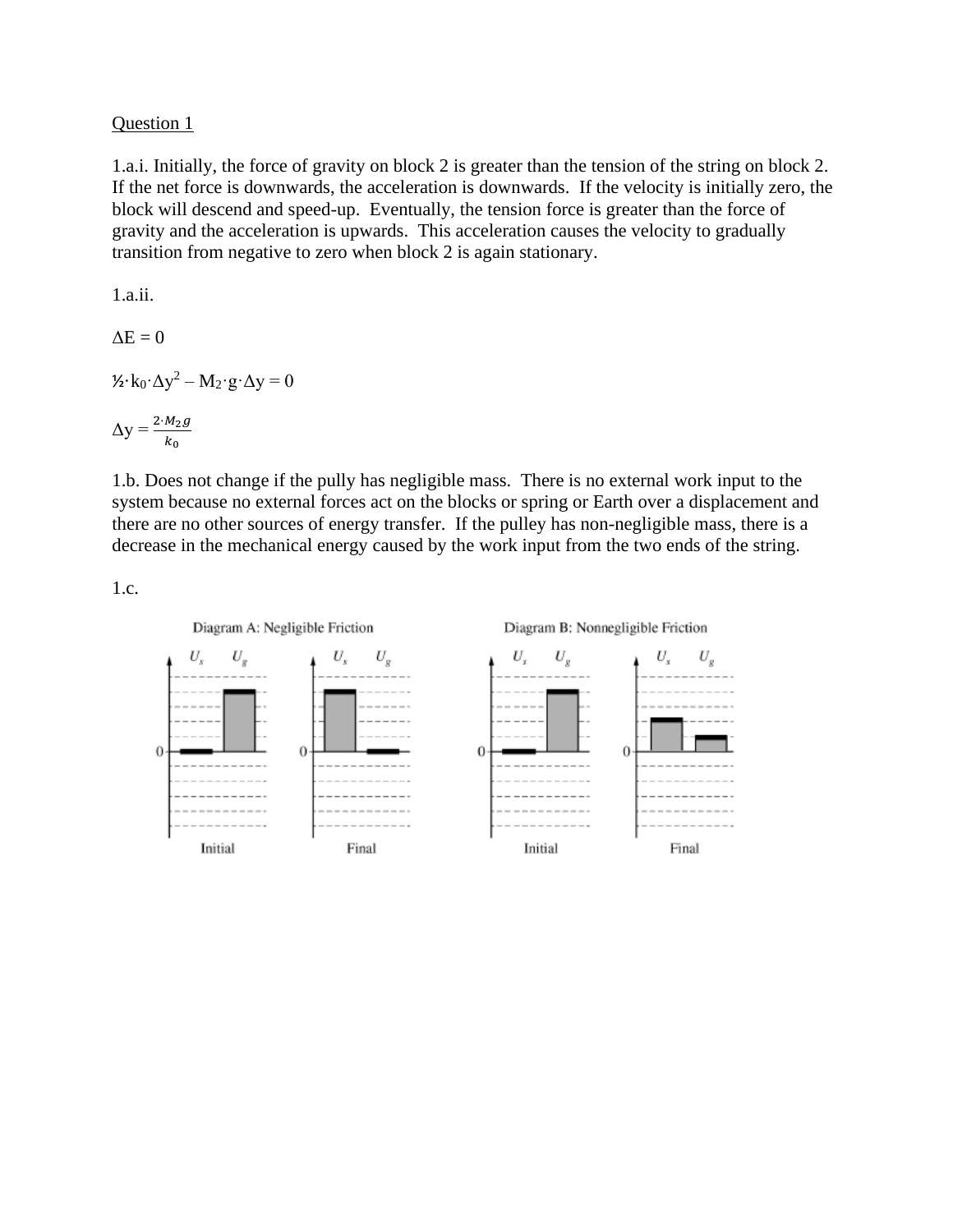

2.b.i. The net force on A would be greater than the net force on B if  $R_B$  is much greater than  $(R_B - R_A)$ . If this were true, then the force of gravity on the two moons from the planet would be nearly equal, called  $|F_p|$ . The net force on A would then be  $|F_p| + |F_B|$  on A and the net force on B would be  $|F_p| - |F_B|$  on A.

2.b.ii. The net force on B would be greater than the net force on A if  $(R_B - R_A)$  is much greater than  $R_B$ . If this were true, then the force of gravity between the two moons would be very small and approaching zero. The net force on B would therefore be much greater than the net force on A because it is effectively only from the planet which is much closer to B.

2.c.

The net force  $F_A$  exerted on Moon A

$$
\frac{G \cdot m_p m_0}{R_A^2} + \frac{G \cdot m_0^2}{(R_A - R_B)^2}
$$

The net force  $F_B$  exerted on Moon B

$$
\frac{G \cdot m_p m_0}{R_B^2} - \frac{G \cdot m_0^2}{(R_A - R_B)^2}
$$

d.i. Yes. As  $R_A - R_B$  approaches zero,  $F_A$  continuously increases while  $F_B$  approaches zero. d.ii. Yes. As  $R_B$  approaches zero,  $(R_A - R_B)$  increases, decreasing  $F_A$  while increasing  $F_B$ .

2.a.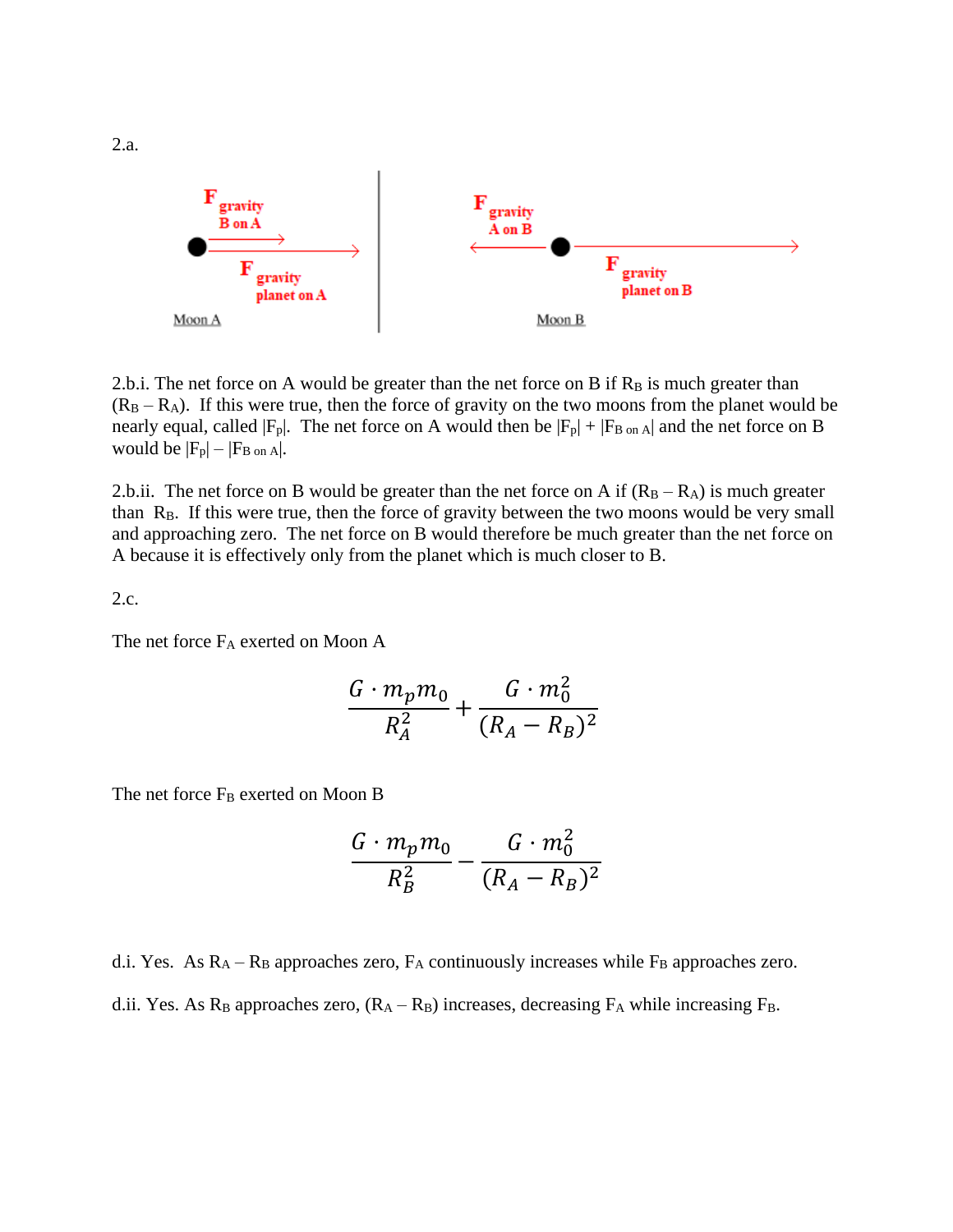3.a.

| Quantity to be<br>measured       | Symbol for<br>Quantity | Equipment for<br>measurement | Procedure                                                                                                                                                                                |
|----------------------------------|------------------------|------------------------------|------------------------------------------------------------------------------------------------------------------------------------------------------------------------------------------|
| <b>Block mass</b>                | $m_B$                  | Mass scale                   | Tare the scale. Place the block on the<br>scale. Record the reading and convert to<br>kg.                                                                                                |
| <b>Block</b> descent<br>distance | $\Delta y$             | Meterstick                   | Place the zero of the meterstick on the<br>floor and see where the base of the block is<br>along the meterstick.                                                                         |
| <b>Block</b> descent<br>time     | $\Delta t$             | Stopwatch                    | Zero the stopwatch. Begin the stopwatch<br>when the block is released from rest. Stop<br>the stopwatch when the block strikes the<br>floor. Repeat ten times and average these<br>times. |

3.b. Use the equation for linear kinetic energy

 $K = \frac{\gamma_2}{m_B \cdot v^2}$ 

where  $v = 2 \cdot \frac{\Delta y}{\Delta t}$  $\Delta t$ 

To determine the change in gravitational potential energy, use

 $\Delta U = m_B \cdot g \cdot \Delta y$ 

where  $g = 9.8 \text{m/s}^2$ 

3.c.

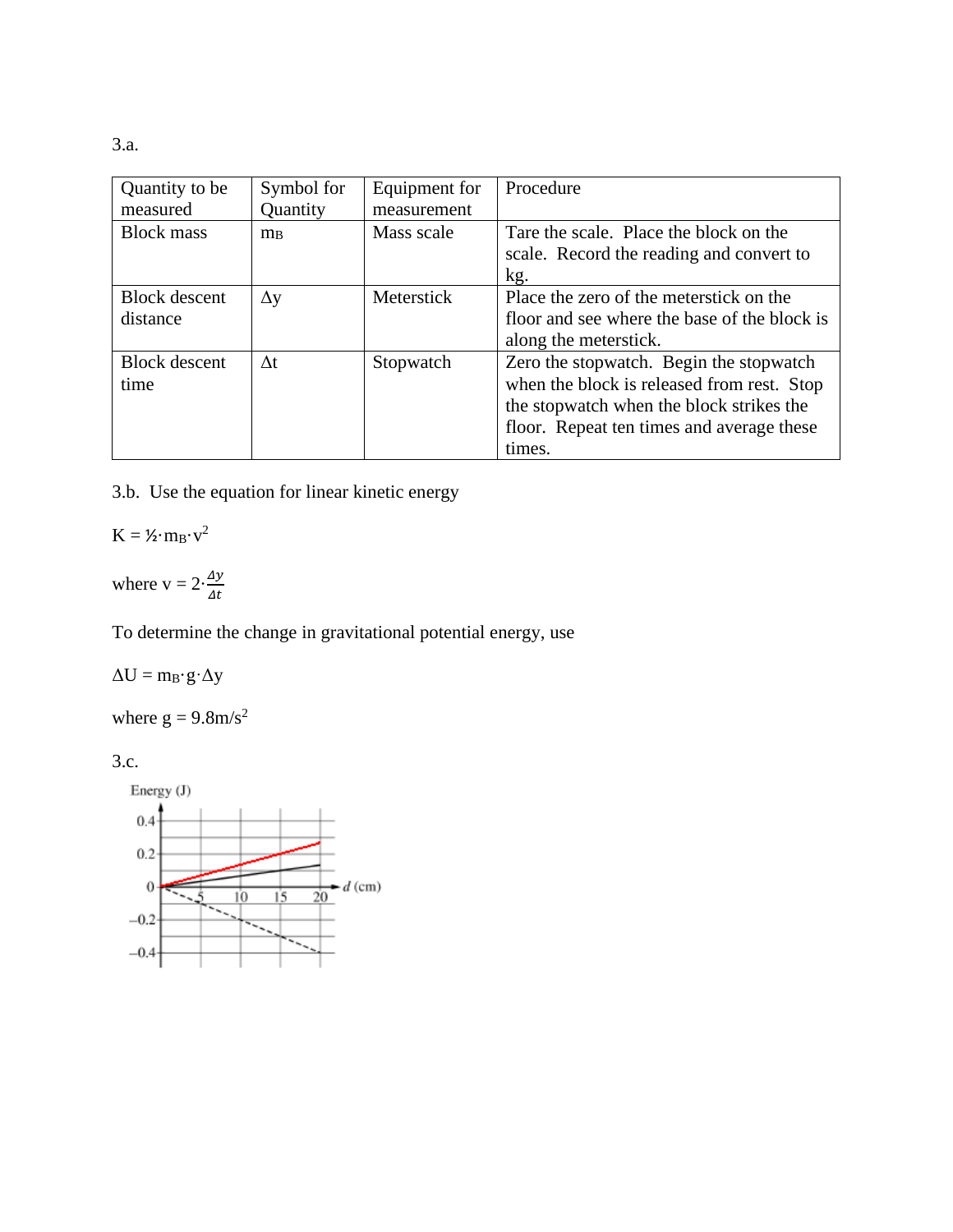



 $K_R = \mathcal{V}_2 \cdot I \cdot \omega^2$ 

so I =  $2 \cdot \frac{K_R}{\omega^2}$ 

 $I = 2$ ·[slope] = .0645kg·m<sup>2</sup>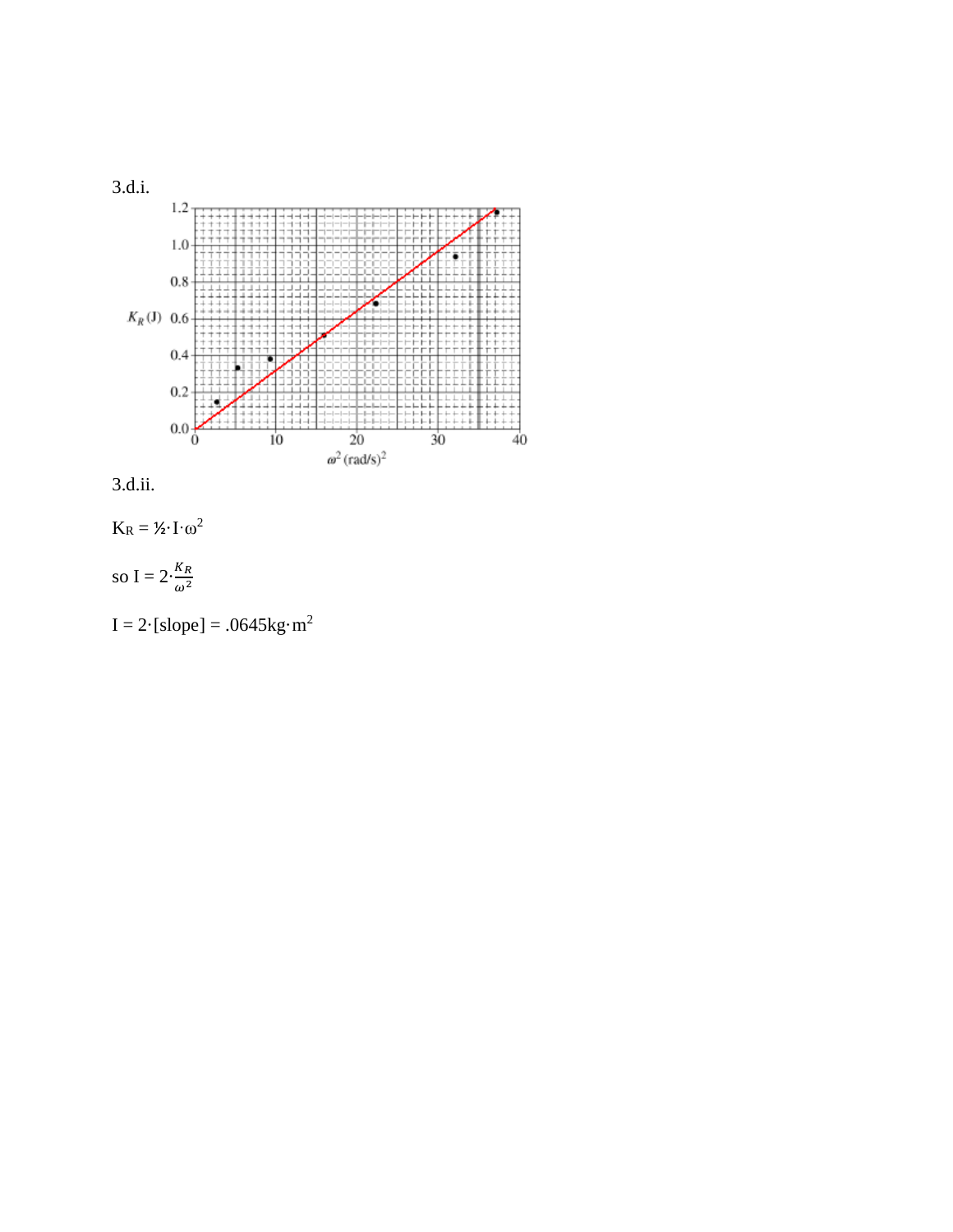

4.b. Block B lands on the floor at a greater horizontal distance from the edge of the table compared to block A.

For both collisions, linear momentum is conserved in the x-dimension. The change in horizontal momentum for the projectile and block system is therefore zero. If the clay and sphere have the same mass and the sphere has a greater negative change in velocity, the sphere has a greater negative change in momentum. To keep the net change zero, Block B must have a greater positive change in momentum. If blocks A and B have the same mass, block B must leave the table with a greater positive velocity.

Both blocks leave the table with a vertical velocity of zero and both fall the same distance with the same acceleration. By the equation  $\Delta y = v_0 \Delta t + \lambda^2 a \Delta t^2$ , both will take the same time to land. If block B is traveling faster horizontally during this time, it must travel a greater horizontal distance in flight.

4.a.